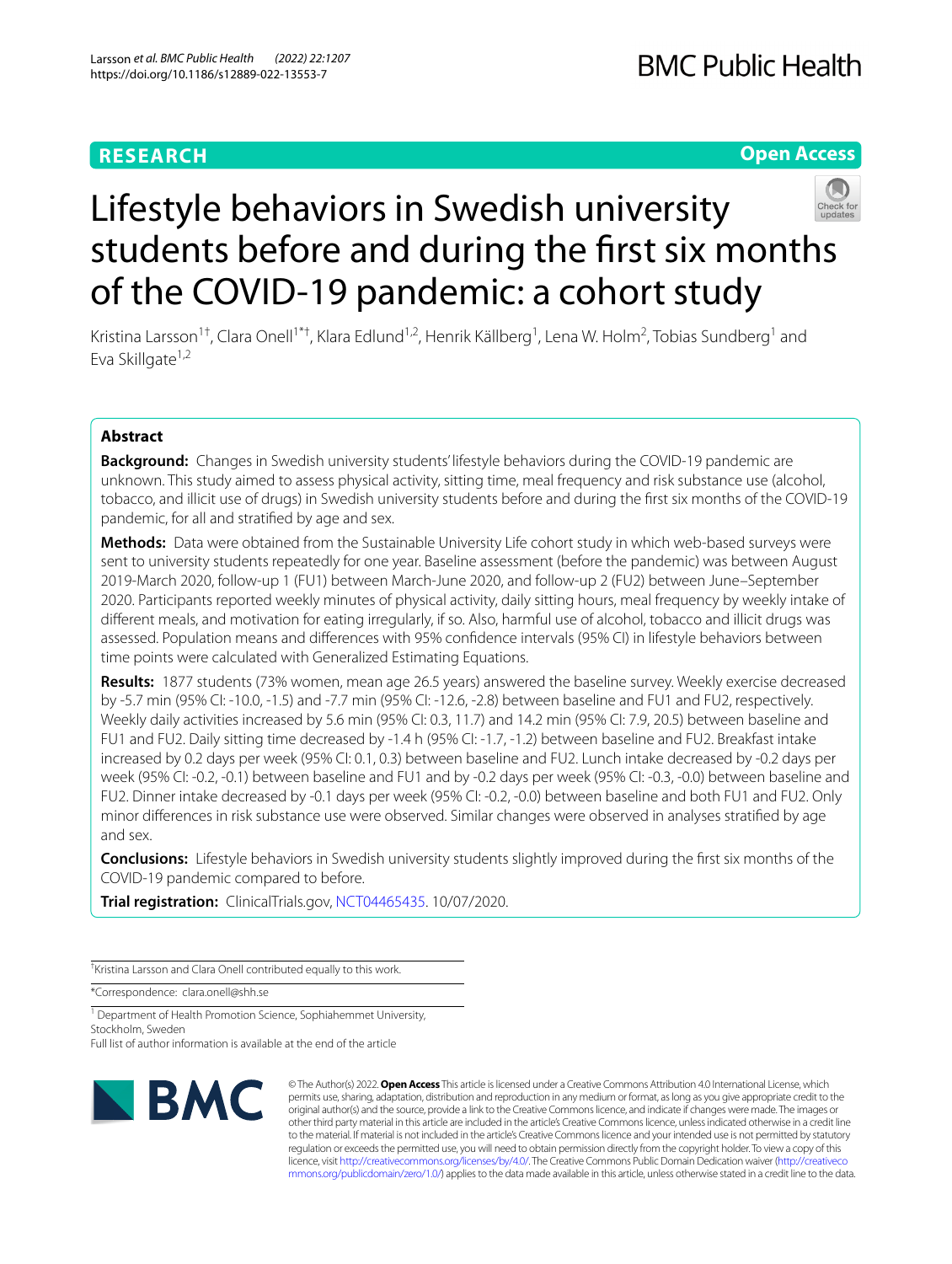**Keywords:** COVID-19, Lifestyle behaviors, Physical activity, Meal habits, Alcohol, Tobacco, Substance use, Students, Longitudinal

# **Background**

Unhealthy lifestyle behaviors are public health challenges of global concern, contributing to mortality and burden of disease with implications for individual and societal health. In 2017, unhealthy lifestyle behaviors accounted for an estimated 37% of disability-adjusted life-years and over 23 million deaths [[1\]](#page-8-0). In contrast, healthy lifestyle behaviors including high levels of physical activity, low levels of sitting time and healthy eating reduce the risk of mortality [[2,](#page-8-1) [3\]](#page-8-2), cardiovascular disease [\[4](#page-8-3), [5](#page-8-4)], type 2 diabetes and several forms of cancer [[6,](#page-8-5) [7\]](#page-8-6). Eating breakfast most days of the week is associated with better health [[7–](#page-8-6) [10\]](#page-8-7) as well as a higher intake of fruits and vegetables [\[11](#page-8-8)]. Moreover, a low use of alcohol, tobacco and illicit drugs reduces the risk for both mortality and disability [[1\]](#page-8-0).

The outbreak of the COVID-19 pandemic became a global emergency in 2020. Social distancing and lockdowns may have had a substantial impact on our everyday lives regarding how we work, study, and move in society. On March 13, 2020, the spread of COVID-19 in Sweden entered a more intense phase [\[12](#page-8-9)], however, as opposed to most other countries, the Swedish government decided to implement recommendations for social distancing, as opposed to a full-scale lockdown of society [[12\]](#page-8-9). On March 17, 2020, the Public Health Agency recommended all universities to cancel campus-based activities and move to remote learning on digital platforms [[13](#page-8-10)]. University students have been particularly afected in their everyday lives given these adaptations, which also may have entailed changes in their lifestyle behaviors. Prior to the pandemic, we knew that university students spend more time sitting than the general young population [\[14\]](#page-8-11). Also, university students are more prone to unhealthy lifestyle behaviors such as insufficient physical activity and low intake of fruit, vegetables, and dietary fber [[15\]](#page-9-0). Students who eat breakfast report lower prevalence of depressive symptoms [\[16](#page-9-1), [17\]](#page-9-2) and higher academic achievements compared to students who do not have breakfast [\[18](#page-9-3)]. Further, American and British university students report higher levels of alcohol consumption compared to individuals in the same age who do not study [\[19](#page-9-4), [20\]](#page-9-5). Swedish male university students have previously reported more physical activity compared to female students [[21\]](#page-9-6). Also, Swedish male university students have reported a higher consumption of alcohol per drinking occasion compared to female students [\[22](#page-9-7)]. Beyond that, studies describing Swedish university students' lifestyle behaviors are scarce.

Studies report mixed results regarding changes in university students' lifestyle behaviors during the COVID-19 pandemic. Systematic literature reviews conclude that physical activity levels have decreased among university students in general, except among those who already met minimum recommendations before the pandemic [[23,](#page-9-8) [24\]](#page-9-9). Changes in physical activity levels among university students during the pandemic do not only impact physical health but has also been shown to be associated with psychological distress [[25](#page-9-10)]. Further, increased sitting time has been observed [[26\]](#page-9-11) but also increased selfreported physical activity [\[27\]](#page-9-12). Students with healthy and unhealthy food habits, respectively, before the pandemic have reported unchanged habits during the pandemic [[27\]](#page-9-12). Moreover, a higher energy intake and frequency of snacking among students during the pandemic have been reported [\[28](#page-9-13)]. Food insecurity (i.e. low access to safe and nutritious food) is associated with physical and mental health problems [[29\]](#page-9-14), unhealthy food habits [\[30\]](#page-9-15) and obesity [[31\]](#page-9-16), and has been reported among students during the pandemic [\[32](#page-9-17), [33\]](#page-9-18). Furthermore, both increased and decreased use of tobacco, alcohol and cannabis have been reported [[34–](#page-9-19)[38\]](#page-9-20).

It is to date unknown if Swedish university students´ lifestyle behaviors have changed during, compared to before, the COVID-19 pandemic. The primary aim of this study was to assess Swedish university students' levels of physical activity, sitting time, meal frequency, alcohol use, tobacco use, and illicit use of drugs before and during the frst six months of the COVID-19 pandemic. Furthermore, the aim was to assess potential diferences in subgroups stratifed by age and sex.

#### **Methods**

This study aimed to assess lifestyle behaviors of Swedish university students before and during the frst six months of the COVID-19 pandemic.

# **Study design and setting**

The study is based on the Sustainable UNiversity Life study (SUN-study; [http://clinicaltrials.gov/](http://clinicaltrials.gov/ID) [ID](http://clinicaltrials.gov/ID): NCT04465435) [\[39\]](#page-9-21), a prospective cohort aiming to identify modifable risk- and prognostic factors for depression, anxiety, stress, and musculoskeletal pain in university students. Students enrolled at educational programs at universities in Stockholm County with at least one academic year left until graduation were eligible to participate. Recruitment to the SUN-study was ongoing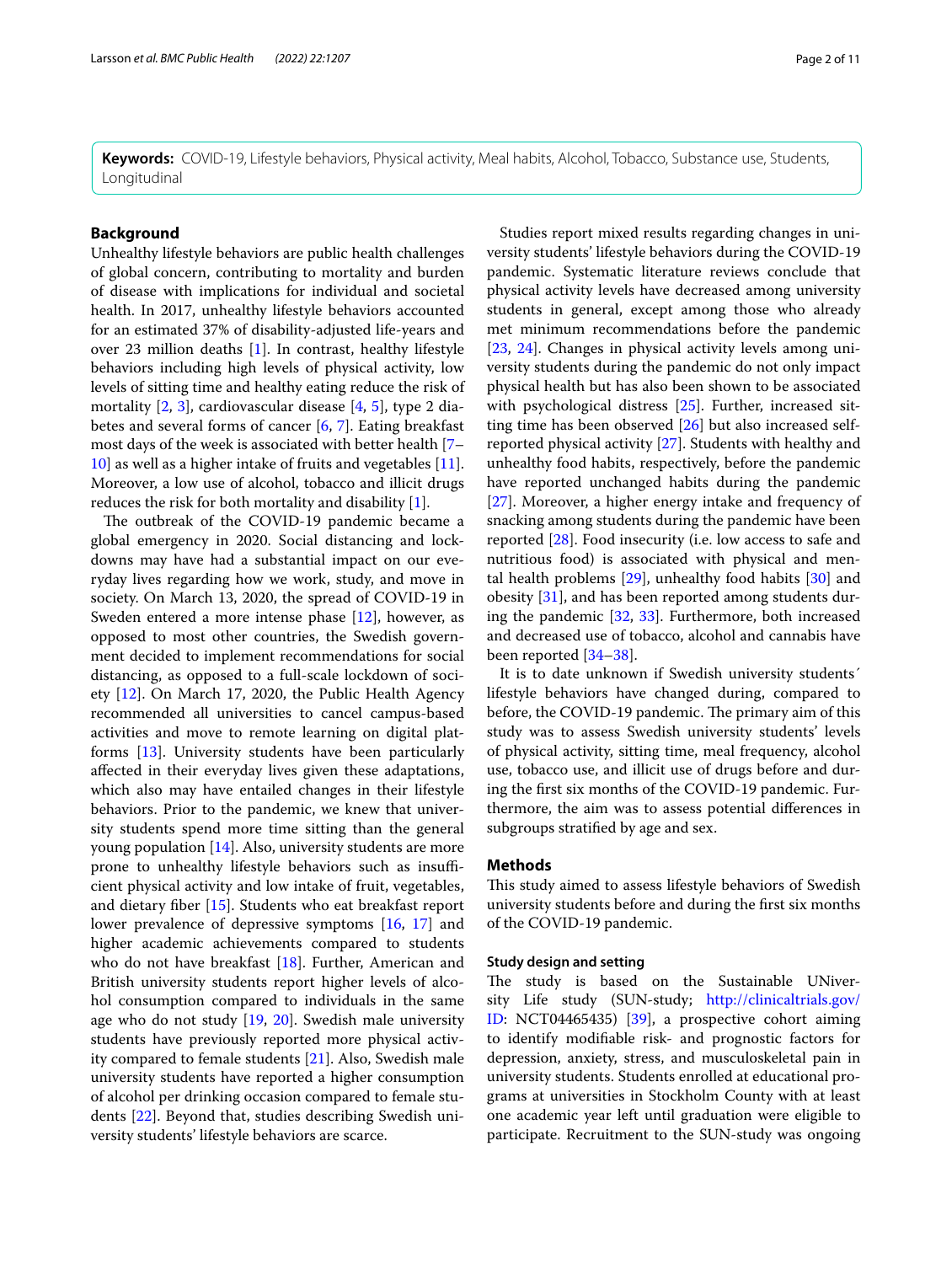between August 2019 and November 2020. Since the aim of this study was to compare lifestyle behaviors before and during the COVID-19 pandemic, only students enrolled between August 2019 and March 2020 were invited to participate  $(n=6681)$ .

# **Data collection**

The SUN-study was conducted through web-surveys. Students were recruited through in-class presentations, social media channels and information meetings at campus. Students at selected universities and education programs in Stockholm County were invited to answer a baseline survey focusing on factors of importance for mental- and musculoskeletal health, including lifestyle behaviors. Included participants received a follow-up survey every third month for one year.

To assess lifestyle behaviors before and during the frst six months of the COVID-19 pandemic, three periods of measurement were specifed. August 19, 2019 to March 13, 2020, was defned as the baseline assessment, before the COVID-19 pandemic, when all included participants filled out the survey. Thereafter, participants filled out a follow-up survey at two timepoints, defned as periods during the COVID-19 pandemic. Follow-up 1 (FU1) was between March 14, 2020, and June 15, 2020 and followup 2 (FU2) between June 16, 2020, and September 10, 2020. For enrollment in this study, participants had to answer at baseline as well as at FU1 and/or FU2.

# **Variables**

# *Physical activity*

Physical activity was assessed with two questions from the National Board of Health and Welfare [\[40](#page-9-22)]. Participants were asked to report how many minutes, during a normal week, they spent exercising (e.g., running, ftness training, ball sports) and daily activities (e.g., walking, cycling, gardening), with categorical response alternatives. To convert the categorical response alternatives to a continuous scale, the middle value in each category was used. Combined physical activity was calculated as a sum of minutes per week in physical training and daily activities, in which minutes in physical training were doubled to account for intensity.

# **Sitting time**

Daily sitting time was assessed with one question about how many hours per day participants were sedentary [[41](#page-9-23)] with categorical response alternatives. The middle value in each category was used to convert the categorical response alternatives to a continuous scale.

# **Meal frequency**

Participants were asked to report a weekly frequency of eating breakfast, lunch, dinner, meal between breakfast and lunch (Snack 1), meal between lunch and dinner (Snack 2), meal after dinner (Night snack) and meals other than those previously specifed (referred to as Other meals) [\[42](#page-9-24)]. Also, participants were asked to state the reason for having irregular eating habits, if relevant. Meal frequency was presented as mean days per week of intake for each meal.

# **Alcohol, smoking and substance use**

The Alcohol, Smoking and Substance Involvement Screening Test (ASSIST) was used to assess harmful use of alcohol and tobacco as well as illicit (non-medical) use of drugs including cannabis, cocaine, amphetamine-type stimulants, inhalants, sedatives/sleeping pills, hallucinogens and opioids  $[43]$ . The ASSIST generates a score between 0–42 categorized as low (alcohol score 0–10, other substances score 0–3), moderate (alcohol score 11–26, other substances score 4–26) or high (above score 27) risk substance use.

# **Statistics**

Statistical analyses were conducted using R statistical system (version 1.2.5019). Generalized Estimating Equations (GEE) with an exchangeable correlation matrix were used. GEE is a population average approach appropriate when using repeated measurements and when data is not normally distributed. All lifestyle behaviors were analyzed as continuous variables. Separate models were conducted to assess overall mean diferences for physical activity, sitting time, meal frequency and alcohol, smoking and substance use over the three periods. Analyses with the full group were adjusted for follow-up period, age, and sex. Subgroup analyses were conducted in which participants were stratifed by sex (men/women, adjusted for follow-up period and age) and median age  $({\leq}25 \text{ years}/{\ge}25 \text{ years},$  adjusted for follow-up period and sex).

#### **Sensitivity analyses**

The number of participants analyzed at each period varied. Therefore, also complete case analyses were performed including only participants who participated in all three measurements. The complete case analyses assessed validity in terms of risk of attrition over time, which may have afected the results and thereby the conclusions. Results from the complete case analyses were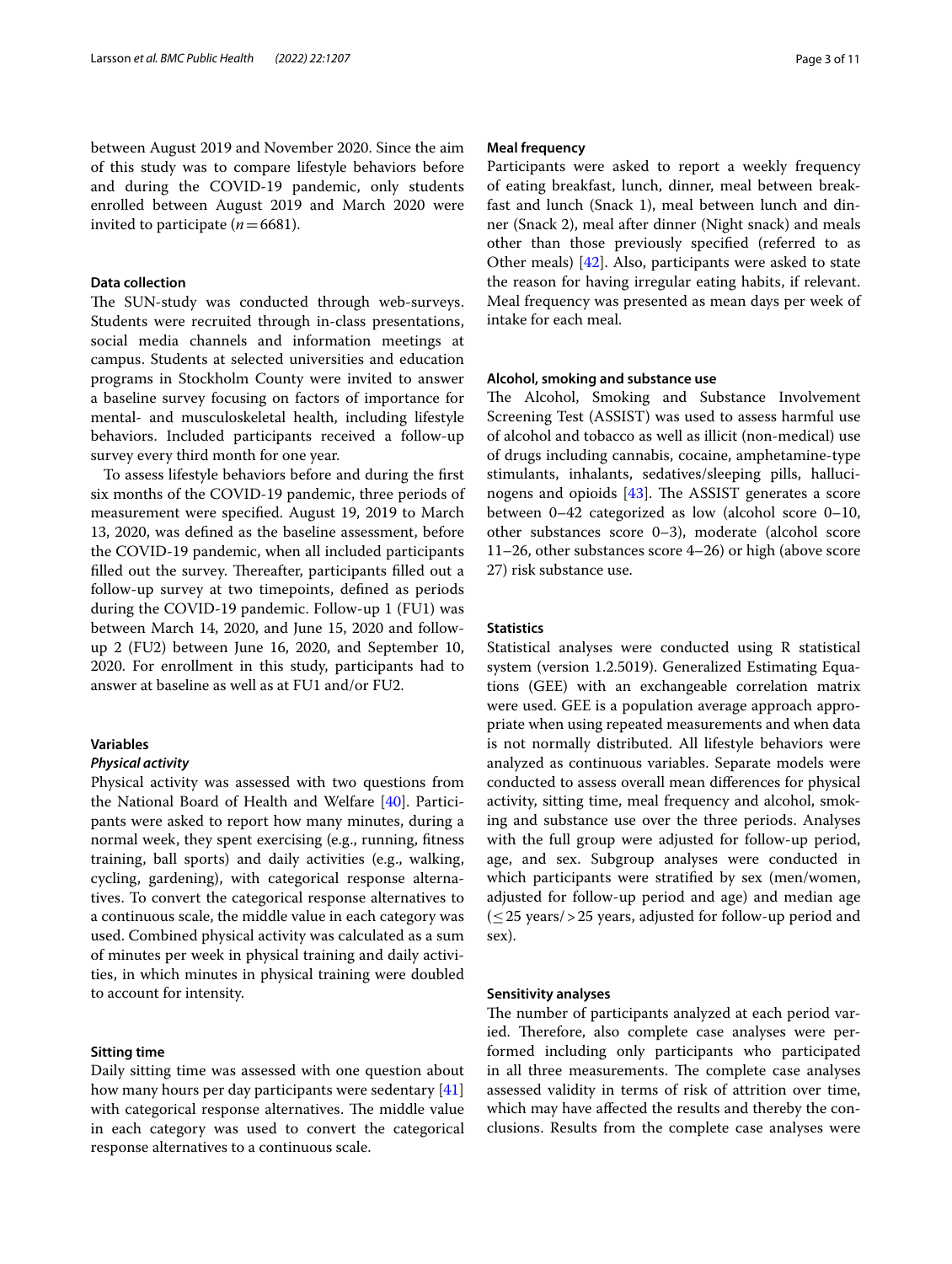compared with the results from the analysis with all participants.

# **Results**

In total, 6681 students were invited to participate in the SUN-study before the outbreak of the COVID-19 pandemic in Sweden, and 1877 students (28%) enrolled. Flowchart of participant inclusion is presented in Fig. [1](#page-3-0). Participant characteristics at baseline and FU2 are presented in Table [1.](#page-3-1)

Mean time in minutes in physical activity (daily activities, exercise, and total physical activity) per week and hours spent sitting per day are presented in Table [2](#page-4-0). Minutes in exercise decreased with -5.7 min (95% CI: -10.0, -1.5) and -7.7 min (95% CI: -12.6, -2.8), respectively, from baseline to FU1 and FU2 for the full group. Furthermore, daily activities increased with 5.6 min (95% CI: 0.3, 11.7) per week between baseline and FU1, and with 14.2 min (95% CI: 7.9, 20.5) per week between baseline and FU2.



<span id="page-3-1"></span>**Table 1** Participant characteristics at baseline and follow-up

|                                                                                | <b>Baseline</b><br>$(n = 1877)$ | Follow-up 2<br>$(n=1210)$ |
|--------------------------------------------------------------------------------|---------------------------------|---------------------------|
| Mean age, years (SD)                                                           | 26.5(6.8)                       | 27.0(7.1)                 |
| Women, n (%)                                                                   | 1376 (73)                       | 919 (76)                  |
| Children younger than 18 years, n (%)                                          | 291 (16)                        | 205 (17)                  |
| Moved to study, n (%)                                                          | 520 (28)                        | 337 (28)                  |
| Field of study                                                                 |                                 |                           |
| Health/medicine, n (%)                                                         | 1675 (89)                       | 1106 (91)                 |
| Other, n (%)                                                                   | 202 (11)                        | 104(9)                    |
| Civil status                                                                   |                                 |                           |
| Unmarried/single, n (%)                                                        | 867 (46)                        | 534 (44)                  |
| Married/living with partner, n (%)                                             | 761 (41)                        | 515(43)                   |
| Living apart, $n$ (%)                                                          | 220 (12)                        | 141(12)                   |
| Divorced/ separated, n (%)                                                     | 29(2)                           | 20(2)                     |
| Living situation                                                               |                                 |                           |
| With partner/spouse, n (%)                                                     | 752 (40)                        | 510 (42)                  |
| Alone, n (%)                                                                   | 576 (31)                        | 375 (31)                  |
| With parent/parents, n (%)                                                     | 372 (20)                        | 222 (18)                  |
| With friends, n (%)                                                            | 128(7)                          | 77(6)                     |
| In the student dormitory, $n$ (%)                                              | 49(3)                           | 26(2)                     |
| Poor sleep quality, n (%)                                                      | 557 (30)                        | 266 (22)                  |
| Moderate to extremely severe levels of<br>stress symptoms <sup>1</sup> , n (%) | 451 (24)                        | 189 (16)                  |

<sup>1</sup> Assessed with Depression, Anxiety and Stress Scale 21, score > 9 categorized as moderate symptom levels [[44](#page-9-26)]

Sitting time decreased from baseline to FU2. Sitting time decreased with -1.4 h (95% CI: -1.7, -1.2) per day from baseline to FU2. Results for subgroup analyses are presented in Table [2.](#page-4-0)

<span id="page-3-0"></span>Mean number of days per week of intake of each meal are presented in Table [3.](#page-5-0) Breakfast intake increased by 0.2 days (95% CI: 0.1, 0.3) between baseline and FU2 for the full group. Also, for morning snacks, there was a decrease of -0.2 days (95% CI: -0.2, -0.1) between baseline and FU1 and -0.4 days (95% CI: -0.5, -0.2) between baseline and FU2. Lunch intake decreased with -0.2 days (95% CI: -0.2, -0.1) between baseline and FU1 and -0.2 days (95% CI: -0.3, -0.0) between baseline and FU2. Afternoon snack decreased with -0.4 days (95% CI: -0.5, -0.2) between baseline and FU2, as well as dinner with -0.1 days (95% CI: -0.2, -0.0) between baseline and FU1 and -0.1 days (95% CI: -0.2, -0.0) between baseline and FU2. In contrary, intake of evening snack increased with 0.1 days (95% CI: 0.0, 0.3) between baseline and FU1. Results from subgroup analyses are presented in Table [3](#page-5-0). Among irregular eaters at baseline  $(n=1175)$ , 1% reported they did so as they could not aford to eat regularly, 4% due to a special diet, 7% due to desire to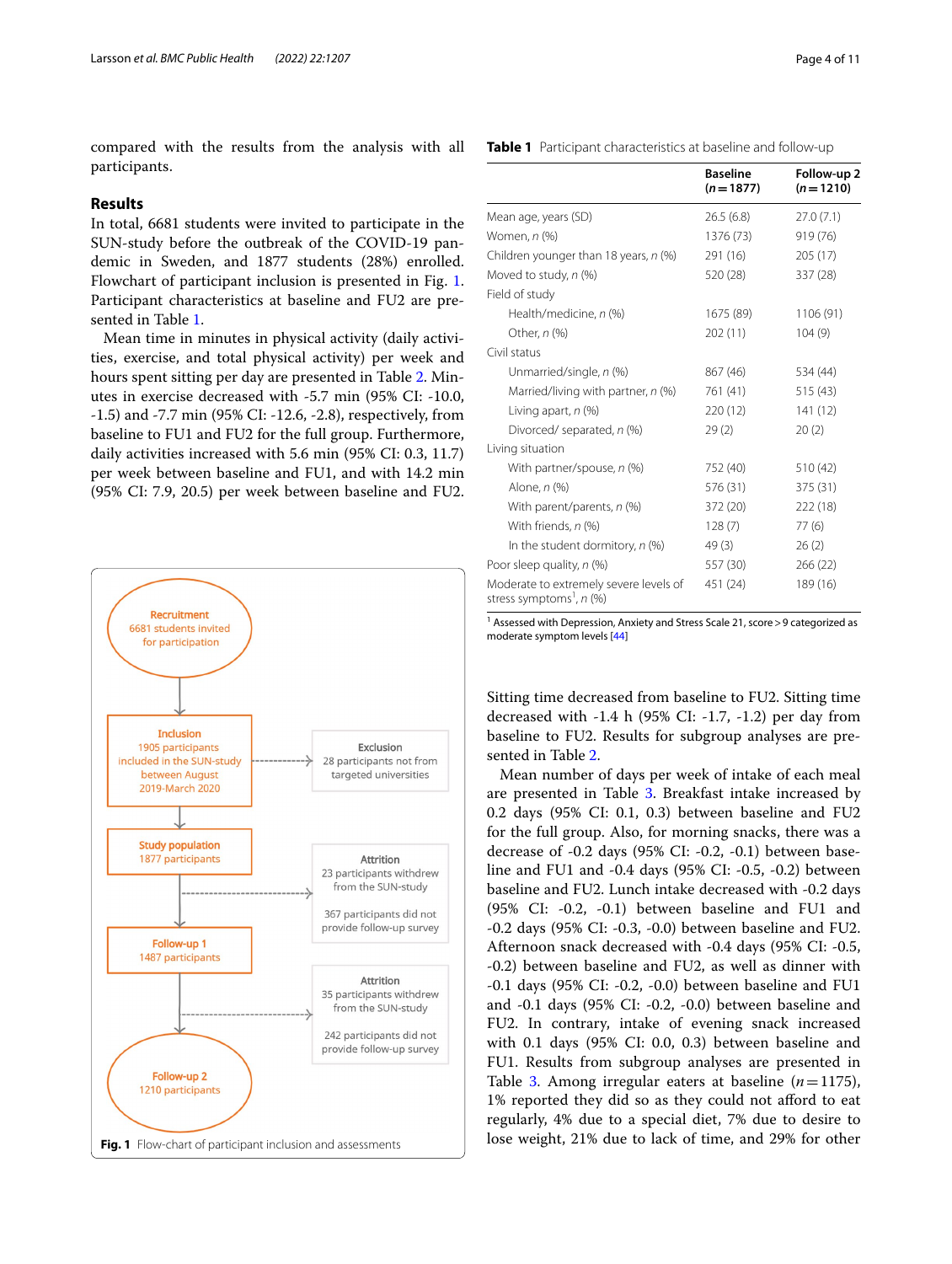<span id="page-4-0"></span>**Table 2** Mean and differences in physical activity and sitting time before and during the COVID-19 pandemic

|                                                          | All <sup>1</sup>          | Women <sup>2</sup>        | Men <sup>2</sup>           | $\leq$ 25 years <sup>3</sup> | $>$ 25 years <sup>3</sup>  |
|----------------------------------------------------------|---------------------------|---------------------------|----------------------------|------------------------------|----------------------------|
| Exercise <sup>4</sup>                                    |                           |                           |                            |                              |                            |
| Mean min/week at baseline                                | 135                       | 137                       | 176                        | 127                          | 149                        |
| Mean difference in minutes (95% CI) from baseline to FU1 | $-5.7$<br>$(-10.0, -1.5)$ | $-5.2$<br>$(-10.1, -0.2)$ | $-7.7$<br>$(-16.0, 0.5)$   | $-4.2$<br>$(-10.0, 1.6)$     | $-7.7$<br>$(-13.9, -1.6)$  |
| Mean difference in minutes (95% CI) from baseline to FU2 | $-7.7$<br>$(-12.6, -2.8)$ | $-6.9$<br>$(-12.7, -1.1)$ | $-10.5$<br>$(-19.3, -1.7)$ | $-5.5$<br>$(-11.9, 0.9)$     | $-10.4$<br>$(-17.9, -2.9)$ |
| Daily activities <sup>5</sup>                            |                           |                           |                            |                              |                            |
| Mean min/week at baseline                                | 154                       | 143                       | 154                        | 139                          | 154                        |
| Mean difference in minutes (95% CI) from baseline to FU1 | 5.6<br>(0.3, 11.7)        | 6.0<br>$(-0.7, 12.6)$     | 6.1<br>$(-5.4, 17.5)$      | 11.8<br>(4.3, 19.2)          | $-1.3$<br>$(-10.0, 7.5)$   |
| Mean difference in minutes (95% CI) from baseline to FU2 | 14.2<br>(7.9, 20.5)       | 14.3<br>(7.2, 21.4)       | 13.2<br>$(-0.6, 26.9)$     | 19.9<br>(11.3, 28.5)         | 7.4<br>$(-1.9, 16.6)$      |
| <b>Total physical activity</b>                           |                           |                           |                            |                              |                            |
| Mean min/week at baseline                                | 289                       | 280                       | 329                        | 266                          | 303                        |
| Mean difference in minutes (95% CI) from baseline to FU1 | $-0.2$<br>$(-7.7, 7.2)$   | 0.3<br>$(-8.4, 9.0)$      | $-2.0$<br>$(-16.7, 12.7)$  | 7.2<br>$(-2.6, 17.0)$        | $-9.5$<br>$(-20.9, 1.8)$   |
| Mean difference in minutes (95% CI) from baseline to FU2 | 6.0<br>$(-2.3, 14.3)$     | 6.9<br>$(-2.7, 16.5)$     | 2.2<br>$(-14.7, 19.1)$     | 13.9<br>(2.9, 25.0)          | $-3.7$<br>$(-16.2, 8.8)$   |
| <b>Sitting time</b>                                      |                           |                           |                            |                              |                            |
| Mean hours/day at baseline                               | 9.2                       | 8.44                      | 8.36                       | 10.21                        | 7.55                       |
| Mean difference in hours (95% CI) from baseline to FU1   | $-0.1$<br>$(-0.3, 0.1)$   | $-0.1$<br>$(-0.4, 0.1)$   | 0.2<br>$(-0.2, 0.6)$       | $-0.2$<br>$(-0.4, 0.1)$      | 0.1<br>$(-0.2, 0.3)$       |
| Mean difference in hours (95% CI) from baseline to FU2   | $-1.4$<br>$(-1.7, -1.2)$  | $-1.5$<br>$(-1.8, -1.3)$  | $-1.1$<br>$(-1.5, -0.6)$   | $-1.7$<br>$(-2.0, -1.4)$     | $-1.1$<br>$(-1.4, -0.8)$   |

Abbreviations, FU1 follow-up 1 (March 14, 2020 to June 15, 2020), FU2 follow-up 2 (June 16, 2020 to September 10, 2020)

<sup>1</sup> Adjusted for follow-up period, age and sex

<sup>2</sup> Adjusted for follow-up period and age

<sup>3</sup> Adjusted for follow-up period and sex

<sup>4</sup> Exercise activities, i.e., running, fitness class, or ball games

<sup>5</sup> Activities that are not exercise, i.e., walks, bicycling, or gardening

reasons. Proportion of answers were similar among participants answering this question (*n*=763) at follow-up 2. Results for subgroup analyses are presented in Table [3](#page-5-0).

Mean ASSIST scores on the 42-point scale and changes in substance risk use are presented in Table [4](#page-6-0). All mean values and changes in alcohol, tobacco and substance risk use were small between baseline and FU1 as well as between baseline and FU2 for the full group as well as for subgroups.

# **Sensitivity analyses**

Results from the complete case GEE-analyses for total physical activity, sitting time, intake of breakfast, lunch, dinner as well as alcohol and tobacco use are presented in Additional file [1.](#page-8-12) The complete case analyses included 1150 participants. Only very small differences from the main results were observed regarding physical activity, breakfast intake and tobacco use, however, the same tendency in changes between periods of measurement was observed.

# **Discussion**

This study aimed to assess Swedish university students' level of physical activity, sitting time, meal frequency, alcohol, tobacco, and illicit use of drugs before and during the COVID-19 pandemic. Our results show a slight improvement in these lifestyle behaviors during the pandemic compared to before; however, it is important to emphasize that changes between periods of measurement were small. Examining the long-term consequences of the COVID-19 pandemic on students' lifestyle behaviors is warranted, given their substantial role for public health.

Time spent in daily activities increased and exercise and sitting time decreased. Most international studies report decreased levels of physical activity among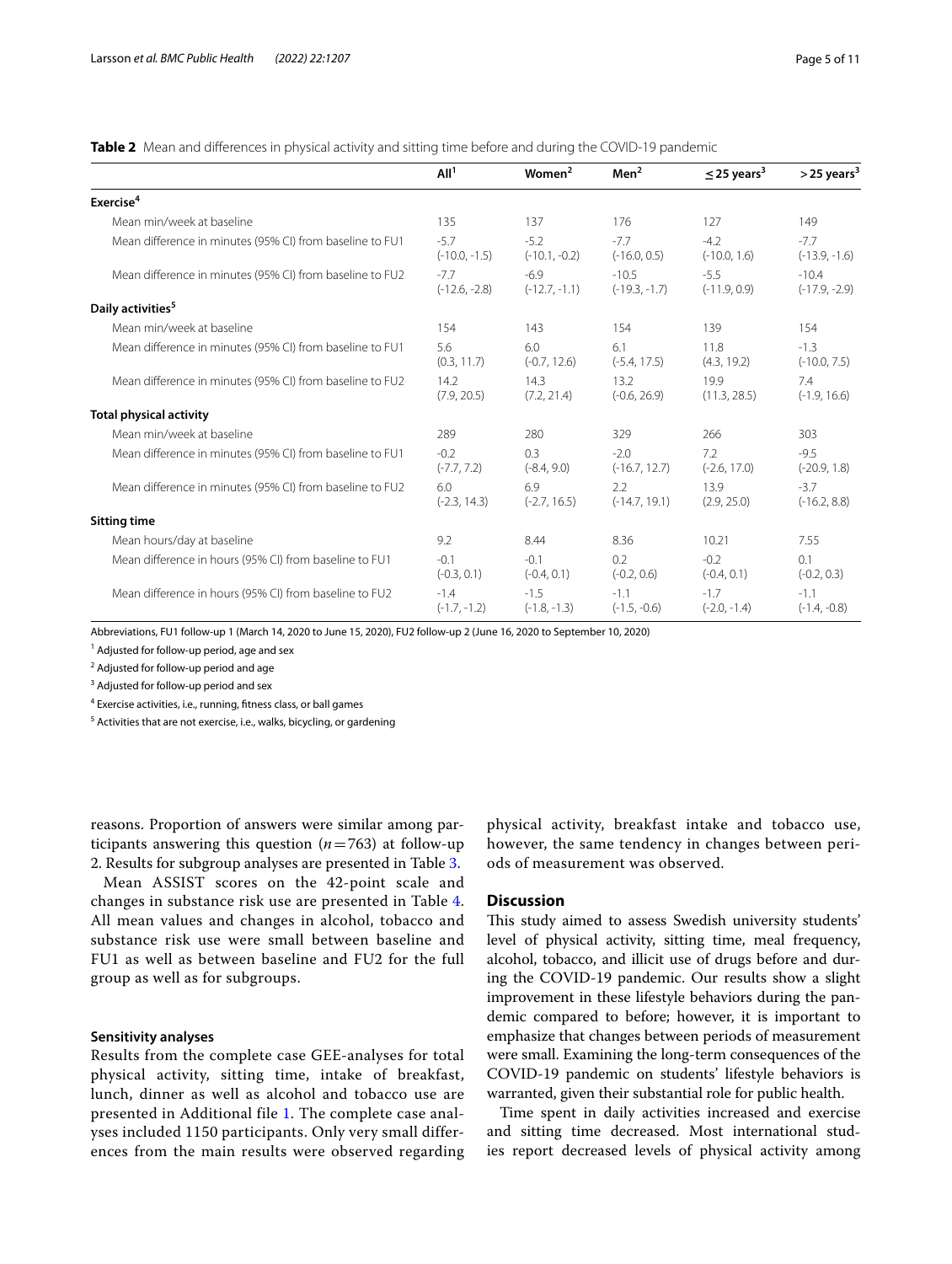# <span id="page-5-0"></span>**Table 3** Meal frequency and diferences before and during the COVID-19 pandemic

|                                                       | All <sup>1</sup>         | Women <sup>2</sup>       | Men <sup>2</sup>         | $\leq$ 25 years <sup>3</sup> | $>$ 25 years <sup>3</sup> |
|-------------------------------------------------------|--------------------------|--------------------------|--------------------------|------------------------------|---------------------------|
| <b>Breakfast</b>                                      |                          |                          |                          |                              |                           |
| Mean days/week at baseline                            | 4.4                      | 5.6                      | 5.0                      | 4.2                          | 5.2                       |
| Mean difference in days (95% CI) from baseline to FU1 | 0.1<br>$(-0.0, 0.2)$     | 0.1<br>$(-0.0, 0.2)$     | $-0.0$<br>$(-0.3, 0.2)$  | 0.2<br>(0.0, 0.3)            | $-0.0$<br>$(-0.2, 0.2)$   |
| Mean difference in days (95% CI) from baseline to FU2 | 0.2<br>(0.1, 0.3)        | 0.1<br>(0.0, 0.3)        | 0.1<br>$(-0.2, 0.4)$     | 0.2<br>(0.0, 0.4)            | 0.1<br>$(-0.0, 0.3)$      |
| <b>Morning snack</b>                                  |                          |                          |                          |                              |                           |
| Mean days/week at baseline                            | 2.0                      | 2.5                      | 2.1                      | 2.0                          | 2.0                       |
| Mean difference in days (95% CI) from baseline to FU1 | $-0.2$<br>$(-0.2, -0.1)$ | $-0.3$<br>$(-0.5, -0.1)$ | $-0.0$<br>$(-0.3, 0.2)$  | $-0.2$<br>$(-0.4, -0.1)$     | $-0.2$<br>$(-0.4, -0.0)$  |
| Mean difference in days (95% CI) from baseline to FU2 | $-0.4$<br>$(-0.5, -0.2)$ | $-0.4$<br>$(-0.6, -0.2)$ | $-0.2$<br>$(-0.5, 0.1)$  | $-0.3$<br>$(-0.5, -0.1)$     | $-0.4$<br>$(-0.6, -0.2)$  |
| Lunch                                                 |                          |                          |                          |                              |                           |
| Mean days/week at baseline                            | 5.5                      | 6.3                      | 6.3                      | 5.4                          | 6.2                       |
| Mean difference in days (95% CI) from baseline to FU1 | $-0.2$<br>$(-0.2, -0.1)$ | $-0.1$<br>$(-0.3, -0.0)$ | $-0.2$<br>$(-0.3, 0.0)$  | $-0.2$<br>$(-0.3, -0.1)$     | $-0.1$<br>$(-0.2, 0.1)$   |
| Mean difference in days (95% CI) from baseline to FU2 | $-0.2$<br>$(-0.3, -0.0)$ | $-0.2$<br>$(-0.3, -0.0)$ | $-0.1$<br>$(-0.3, 0.1)$  | $-0.2$<br>$(-0.3, -0.0)$     | $-0.2$<br>$(-0.3, 0.0)$   |
| Afternoon snack                                       |                          |                          |                          |                              |                           |
| Mean days/week at baseline                            | 2.9                      | 3.3                      | 3.0                      | 3.1                          | 2.7                       |
| Mean difference in days (95% CI) from baseline to FU1 | $-0.1$<br>$(-0.2, 0.0)$  | $-0.1$<br>$(-0.2, 0.1)$  | $-0.2$<br>$(-0.5, 0.1)$  | $-0.1$<br>$(-0.2, 0.1)$      | $-0.1$<br>$(-0.3, 0.1)$   |
| Mean difference in days (95% CI) from baseline to FU2 | $-0.4$<br>$(-0.5, -0.2)$ | $-0.4$<br>$(-0.5, -0.2)$ | $-0.4$<br>$(-0.7, -0.1)$ | $-0.5$<br>$(-0.7, -0.3)$     | $-0.2$<br>$(-0.5, -0.0)$  |
| <b>Dinner</b>                                         |                          |                          |                          |                              |                           |
| Mean days/week at baseline                            | 6.3                      | 6.6                      | 6.7                      | 6.3                          | 6.7                       |
| Mean difference in days (95% CI) from baseline to FU1 | $-0.1$<br>$(-0.2, -0.0)$ | $-0.1$<br>$(-0.2, -0.0)$ | $-0.1$<br>$(-0.3, 0.1)$  | $-0.1$<br>$(-0.2, 0.0)$      | $-0.2$<br>$(-0.3, -0.1)$  |
| Mean difference in days (95% CI) from baseline to FU2 | $-0.1$<br>$(-0.2, -0.0)$ | $-0.1$<br>$(-0.2, -0.0)$ | $-0.1$<br>$(-0.3, 0.1)$  | $-0.1$<br>$(-0.2, 0.0)$      | $-0.2$<br>$(-0.3, -0.1)$  |
| <b>Evening snack</b>                                  |                          |                          |                          |                              |                           |
| Mean days/week at baseline                            | 3.1                      | 2.7                      | 3.2                      | 3.1                          | 2.7                       |
| Mean difference in days (95% CI) from baseline to FU1 | 0.1<br>(0.0, 0.3)        | 0.2<br>(0.0, 0.3)        | 0.1<br>$(-0.2, 0.4)$     | 0.1<br>$(-0.1, 0.3)$         | 0.2<br>$(-0.0, 0.4)$      |
| Mean difference in days (95% CI) from baseline to FU2 | 0.1<br>$(-0.0, 0.3)$     | 0.2<br>$(-0.0, 0.3)$     | 0.1<br>$(-0.2, 0.4)$     | 0.1<br>$(-0.1, 0.3)$         | 0.2<br>$(-0.0, 0.4)$      |
| Other meal 1                                          |                          |                          |                          |                              |                           |
| Mean days/week at baseline                            | 1.0                      | 1.1                      | 1.3                      | 1.0                          | 1.1                       |
| Mean difference in days (95% CI) from baseline to FU1 | 0.1<br>$(-0.1, 0.2)$     | 0.1<br>$(-0.1, 0.2)$     | $-0.0$<br>$(-0.3, 0.3)$  | $-0.1$<br>$(-0.2, 0.1)$      | 0.2<br>$(-0.0, 0.4)$      |
| Mean difference in days (95% CI) from baseline to FU2 | 0.0<br>$(-0.1, 0.2)$     | 0.1<br>$(-0.1, 0.2)$     | $-0.1$<br>$(-0.4, 0.1)$  | $-0.1$<br>$(-0.2, 0.1)$      | 0.1<br>$(-0.1, 0.3)$      |
| Other meal 2                                          |                          |                          |                          |                              |                           |
| Mean days/week at baseline                            | 0.5                      | 0.6                      | 0.7                      | 0.5                          | 0.5                       |
| Mean difference in days (95% CI) from baseline to FU1 | 0.2<br>(0.0, 0.3)        | 0.1<br>(0.0, 0.3)        | 0.2<br>$(-0.1, 0.4)$     | 0.1<br>$(-0.1, 0.2)$         | 0.2<br>(0.1, 0.4)         |
| Mean difference in days (95% CI) from baseline to FU2 | 0.1<br>$(-0.0, 0.2)$     | 0.1<br>$(-0.0, 0.2)$     | 0.1<br>$(-0.1, 0.4)$     | 0.0<br>$(-0.1, 0.2)$         | 0.2<br>$(-0.0, 0.3)$      |

Abbreviations, FU1 follow-up 1 (March 14, 2020 to June 15, 2020), FU2 follow-up 2 (June 16, 2020 to September 10, 2020)

<sup>1</sup> Adjusted for follow-up period, age, and sex

<sup>2</sup> Adjusted for follow-up period and age

<sup>3</sup> Adjusted for follow-up period and sex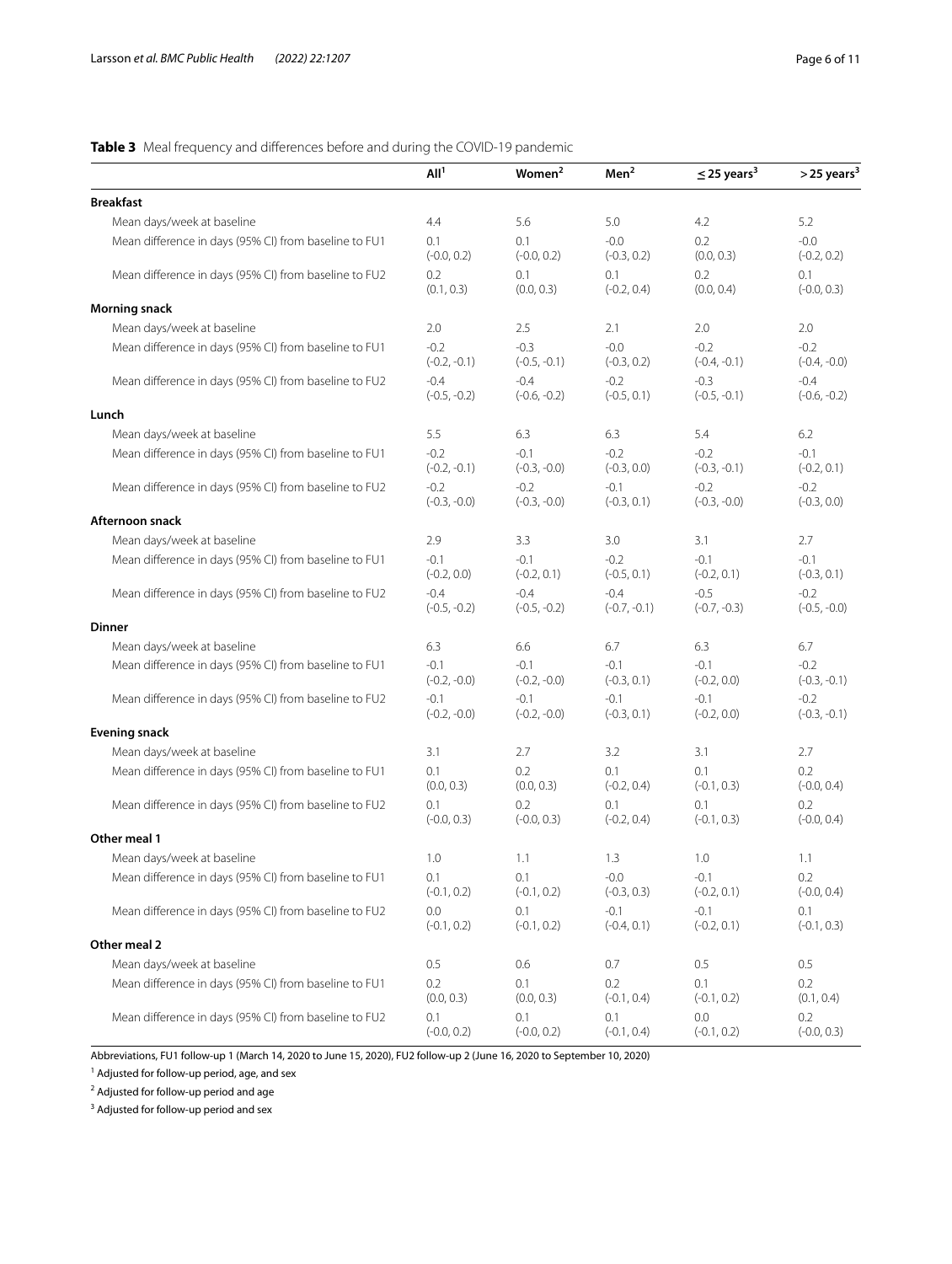<span id="page-6-0"></span>**Table 4** Mean scores and changes in alcohol, tobacco, and substance use before and during the COVID-19 pandemic

|                                                             | All <sup>1</sup>         | Women <sup>2</sup>       | Men <sup>2</sup>         | $\leq$ 25 years <sup>3</sup> | $>$ 25 years <sup>3</sup> |
|-------------------------------------------------------------|--------------------------|--------------------------|--------------------------|------------------------------|---------------------------|
| Alcohol                                                     |                          |                          |                          |                              |                           |
| Mean score at baseline                                      | 5.3                      | 5.0                      | 5.4                      | 5.0                          | 5.5                       |
| Mean difference in risk score (95% CI) from baseline to FU1 | $-0.8$<br>$(-1.0, -0.6)$ | $-0.7$<br>$(-1.0, -0.5)$ | $-1.1$<br>$(-1.2, -1.0)$ | $-0.9$<br>$(-1.2, -0.6)$     | $-0.6$<br>$(-1.0, -0.3)$  |
| Mean difference in risk score (95% CI) from baseline to FU2 | $-0.5$<br>$(-0.7, -0.2)$ | $-0.4$<br>$(-0.7, -0.1)$ | $-0.7$<br>$(-1.3, -0.1)$ | $-0.5$<br>$(-0.9, -0.2)$     | $-0.4$<br>$(-0.8, -0.1)$  |
| <b>Tobacco</b>                                              |                          |                          |                          |                              |                           |
| Mean score at baseline                                      | 6.0                      | 3.4                      | 4.9                      | 4.8                          | 5.9                       |
| Mean difference in risk score (95% CI) from baseline to FU1 | $-0.4$<br>$(-0.6, -0.2)$ | $-0.5$<br>$(-0.7, -0.2)$ | $-0.2$<br>$(-0.6, 0.2)$  | $-0.3$<br>$(-0.6, -0.1)$     | $-0.5$<br>$(-0.8, -0.1)$  |
| Mean difference in risk score (95% CI) from baseline to FU2 | $-0.3$<br>$(-0.5, -0.1)$ | $-0.4$<br>$(-0.7, -0.2)$ | 0.1<br>$(-0.3, 0.6)$     | 0.0<br>$(-0.2, 0.3)$         | $-0.1$<br>$(-1.1, -0.3)$  |
| Cannabis                                                    |                          |                          |                          |                              |                           |
| Mean score at baseline                                      | 0.8                      | 0.3                      | 0.7                      | 0.8                          | 0.4                       |
| Mean difference in risk score (95% CI) from baseline to FU1 | $-0.0$<br>$(-0.1, 0.0)$  | $-0.0$<br>$(-0.1, 0.1)$  | $-0.1$<br>$(-0.3, 0.1)$  | $-0.0$<br>$(-0.2, 0.1)$      | $-0.1$<br>$(-0.2, -0.0)$  |
| Mean difference in risk score (95% CI) from baseline to FU2 | $-0.0$<br>$(-0.1, 0.1)$  | $-0.0$<br>$(-0.1, 1.0)$  | $-0.0$<br>$(-0.3, 0.3)$  | $-0.0$<br>$(-0.3, 0.1)$      | 0.0<br>$(-0.1, 0.2)$      |
| Cocaine                                                     |                          |                          |                          |                              |                           |
| Mean score at baseline                                      | 0.1                      | 0.1                      | 0.2                      | 0.1                          | 0.2                       |
| Mean difference in risk score (95% CI) from baseline to FU1 | $-0.0$<br>$(-0.1, 0.0)$  | $-0.0$<br>$(-0.0, 0.05)$ | $-0.1$<br>$(-0.2, 0.0)$  | $-0.0$<br>$(-0.1, 0.0)$      | $-0.0$<br>$(-0.1, 0.1)$   |
| Mean difference in risk score (95% CI) from baseline to FU2 | $-0.0$<br>$(-0.1, 0.1)$  | 0.0<br>$(-0.1, 0.1)$     | $-0.1$<br>$(-0.2, 0.0)$  | $-0.0$<br>$(-0.1, 0.1)$      | $-0.0$<br>$(-0.1, 1.0)$   |
| Amphetamine                                                 |                          |                          |                          |                              |                           |
| Mean score at baseline                                      | 0.3                      | 0.1                      | 0.1                      | 0.2                          | 0.4                       |
| Mean difference in risk score (95% CI) from baseline to FU1 | $-0.0$<br>$(-0.1, 0.0)$  | $-0.0$<br>$(-0.1, 0.0)$  | $-0.0$<br>$(-0.2, 0.1)$  | $-0.0$<br>$(-0.1, 0.1)$      | $-0.1$<br>$(-0.2, 0.0)$   |
| Mean difference in risk score (95% CI) from baseline to FU2 | $-0.0$<br>$(-0.1, 0.0)$  | $-0.0$<br>$(-0.2, 0.0)$  | $-0.0$<br>$(-0.1, 0.1)$  | 0.0<br>$(-0.0, 0.1)$         | $-0.1$<br>$(-0.2, 0.0)$   |
| Solvents                                                    |                          |                          |                          |                              |                           |
| Mean score at baseline                                      | 0.0                      | 0.0                      | 0.1                      | 0.0                          | 0.0                       |
| Mean difference in risk score (95% CI) from baseline to FU1 | $-0.0$<br>$(-0.0, 0.0)$  | $-0.0$<br>$(-0.0, 0.0)$  | $-0.0$<br>$(-0.0, 0.0)$  | $-0.0$<br>$(-0.1, 0.0)$      | $-0.0$<br>$(-0.1, 0.0)$   |
| Mean difference in risk score (95% CI) from baseline to FU2 | $-0.0$<br>$(-0.0, 0.0)$  | $-0.0$<br>$(-0.0, 0.0)$  | $-0.0$<br>$(-0.1, 0.0)$  | $-0.0$<br>$(-0.1, 0.0)$      | 0.0<br>$(-0.0, 0.1)$      |
| <b>Sedatives</b>                                            |                          |                          |                          |                              |                           |
| Mean score at baseline                                      | 0.2                      | 0.2                      | 0.2                      | 0.1                          | 0.3                       |
| Mean difference in risk score (95% CI) from baseline to FU1 | $-0.1$<br>$(-0.2, -0.0)$ | $-0.1$<br>$(-0.2, 0.0)$  | $-0.1$<br>$(-0.3, 0.1)$  | $-0.1$<br>$(-0.2, -0.0)$     | $-0.1$<br>$(-0.2, 0.1)$   |
| Mean difference in risk score (95% CI) from baseline to FU2 | $-0.1$<br>$(-0.2, -0.0)$ | $-0.1$<br>$(-0.2, 0.0)$  | $-0.1$<br>$(-0.3, 0.1)$  | -0.1<br>$(-0.2, -0.0)$       | $-0.1$<br>$(-0.2, 0.0)$   |
| Hallucinogens                                               |                          |                          |                          |                              |                           |
| Mean score at baseline                                      | 0.0                      | 0.0                      | 0.1                      | 0.0                          | 0.1                       |
| Mean difference in risk score (95% CI) from baseline to FU1 | 0.0<br>$(-0.0, 0.0)$     | 0.0<br>$(-0.0, 0.0)$     | $-0.0$<br>$(-0.1, 0.0)$  | $-0.0$<br>$(-0.0, 0.0)$      | 0.0<br>$(-0.0, 0.0)$      |
| Mean difference in risk score (95% CI) from baseline to FU2 | 0.0<br>$(-0.0, 0.0)$     | 0.0<br>$(-0.0, 0.0)$     | 0.0<br>$(-0.0, 0.1)$     | 0.0<br>$(-0.0, 0.0)$         | 0.0<br>$(-0.0, 0.1)$      |
| <b>Opiates</b>                                              |                          |                          |                          |                              |                           |
| Mean score at baseline                                      | 0.0                      | 0.1                      | 0.0                      | 0.0                          | 0.1                       |
| Mean difference in risk score (95% CI) from baseline to FU1 | $-0.0$<br>$(-0.1, 0.0)$  | $-0.0$<br>$(-0.1, 0.0)$  | $-0.0$<br>$(-0.0, 0.0)$  | 0.0<br>$(-0.0, 0.0)$         | $-0.1$<br>$(-0.1, -0.0)$  |
| Mean difference in risk score (95% CI) from baseline to FU2 | $-0.0$<br>$(-0.0, 0.0)$  | $-0.0$<br>$(-0.1, 0.0)$  | 0.0<br>$(-0.0, 0.1)$     | $-0.0$<br>$(-0.0, 0.0)$      | $-0.0$<br>$(-0.1, 0.1)$   |

Abbreviations, FU1 follow-up 1 (March 14, 2020 to June 15, 2020), FU2 follow-up 2 (June 16, 2020 to September 10, 2020)

<sup>1</sup> Adjusted for follow-up period, age, and sex

<sup>2</sup> Adjusted for follow-up period and age

<sup>3</sup> Adjusted for follow-up period and sex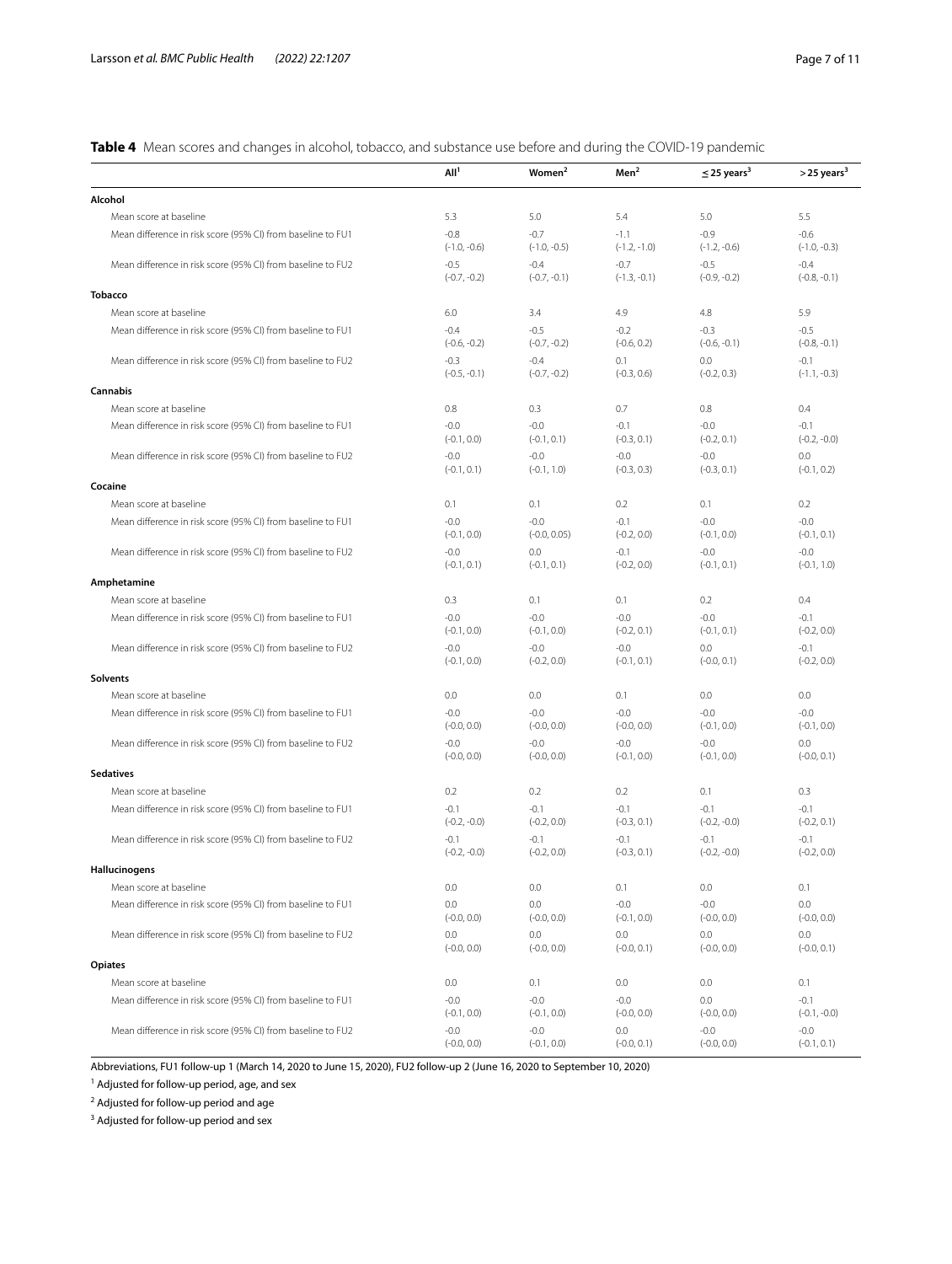students during the pandemic [\[23](#page-9-8), [26](#page-9-11), [28,](#page-9-13) [45](#page-9-27)[–51\]](#page-9-28), other studies report variations in behavior from unchanged  $[52]$  $[52]$  to increased  $[27, 53]$  $[27, 53]$  $[27, 53]$ . In a study by Jalal et al.  $(2021)$ of Saudi-Arabian university students', there was an increase in sitting time from 449 min in March 2020 to 518 min in June 2020 [\[54\]](#page-10-1). Although sitting time among Swedish university students on average was higher during the same period in the current study, Jalal et al. reported a more substantial diference comparing behaviors before and during the pandemic [\[54](#page-10-1)]. Furthermore, the slightly increased physical activity in our study could be explained by that follow-up occurred during students' summer break, when likely less time is spent sitting. Also, the spread of COVID-19 was less adverse in the summer and Swedish restrictions difered from full scale lock-down in other countries, enabling free movement in society.

Meal frequency changed to some extent during the study period. Intake of breakfast slightly increased over number of days from baseline to FU2, whereas number of days with lunch and dinner slightly decreased. These results confict a previous study in which female university students reported skipping breakfast more often during the pandemic [\[55](#page-10-2)]. Furthermore, fewer morning snacks and afternoon snacks were reported, respectively, during the pandemic as compared to before. However, eating more other meals during the pandemic compared to before was more common, which could indicate a higher frequency of snacking outside main meals. These results are in line with international studies showing that snacking between meals and late at night have been more common during the pandemic both in general populations [\[56\]](#page-10-3) and among students [[28](#page-9-13), [57](#page-10-4)]. Possible explanations could be due to boredom [\[58\]](#page-10-5) and spending more time where food is easily accessible [\[28](#page-9-13), [57\]](#page-10-4). Although food insecurity increased among students during the COVID-19 pandemic in international studies [\[32,](#page-9-17) [33](#page-9-18)], only 1% reported food irregularity due to economic constraints, hence, food insecurity is not considered an issue in this population.

Finally, our results show that students' behaviors regarding risk use of alcohol, tobacco and illicit use of drugs changed to some extent during the pandemic. A slight decrease in risk alcohol consumption and use of tobacco was reported. It is important to stress that the use of alcohol, tobacco and drugs all correspond to low risk use according to the ASSIST scale (score 0–10 out of maximum score 42), and although some of the small changes were statistically signifcant regarding use of drugs, they are not considered clinically relevant. Previous studies report unchanged smoking habits among students during the pandemic [[59\]](#page-10-6), decreased use of tobacco [[60\]](#page-10-7) as well as no meaningful diferences regarding use of tobacco, cannabis and alcohol [[61\]](#page-10-8). Also increased consumption of alcohol and use of tobacco and cannabis during the pandemic [[34](#page-9-19)] have been reported. Regarding alcohol, most studies involving university students report decreased consumption [\[37](#page-9-30), [62–](#page-10-9)[64\]](#page-10-10) which could be explained by reduced social opportunities during confnement [[63\]](#page-10-11) and changed living situations [\[37](#page-9-30), [64\]](#page-10-10).

# **Strengths and limitations**

This prospective cohort study had a longitudinal design with a substantial sample size. All study participants were included prior to the implementation of remote learning in Swedish universities, March 17, 2020. This in turn enabled comparisons with the semester (from March 14, 2020) and summer break (from June, 16 2020) during the pandemic. This is a methodological advantage in comparison to many previous studies, which mainly have a cross-sectional approach where participants are asked to retrospectively report their health before the pandemic. Consequently, this introduces a risk of inaccurate conclusions about changes in lifestyle behaviors over time.

Another strength is the use of valid instruments for measuring lifestyle behaviors. However, self-reported health behaviors tend to be in accordance with social desirability [[65\]](#page-10-12) which, in this study, for example could be to underreport drug use and overreport physical activity levels. Also, there is a possibility of introducing recall bias [\[65](#page-10-12)].

The biggest threat to the validity is if attrition during the study period covary with the prevalence of unhealthy lifestyle behaviors at baseline. The follow-up rate between baseline and FU1 was 74%, and between baseline and FU2 was 62%. If the drop-out of study participants differ between those with healthy and unhealthy lifestyle behaviors, the conclusions could be inaccurate. Further, the fact that only 28% of the invited students participated may entail that students with more unhealthy behaviors were not included. To evaluate if the conclusions regarding changes in lifestyle over time are valid, a sensitivity analysis was performed. Only small diferences were observed between the full group and those who completed all three measurements regarding total physical activity, breakfast, and tobacco use. The sensitivity analysis showed the same tendency as the main results (Additional fle [1](#page-8-12)). Hence, the conclusions about changes in students' lifestyle behaviors during the pandemic are considered valid.

Students were enrolled in educational programs in Stockholm County; hence, the sample should not be considered as representative of lifestyle behaviors among students in other parts of Sweden. Also, the external validity should be considered regarding that the majority were studying in the feld of medicine and health sciences, and possibly could have better health literacy and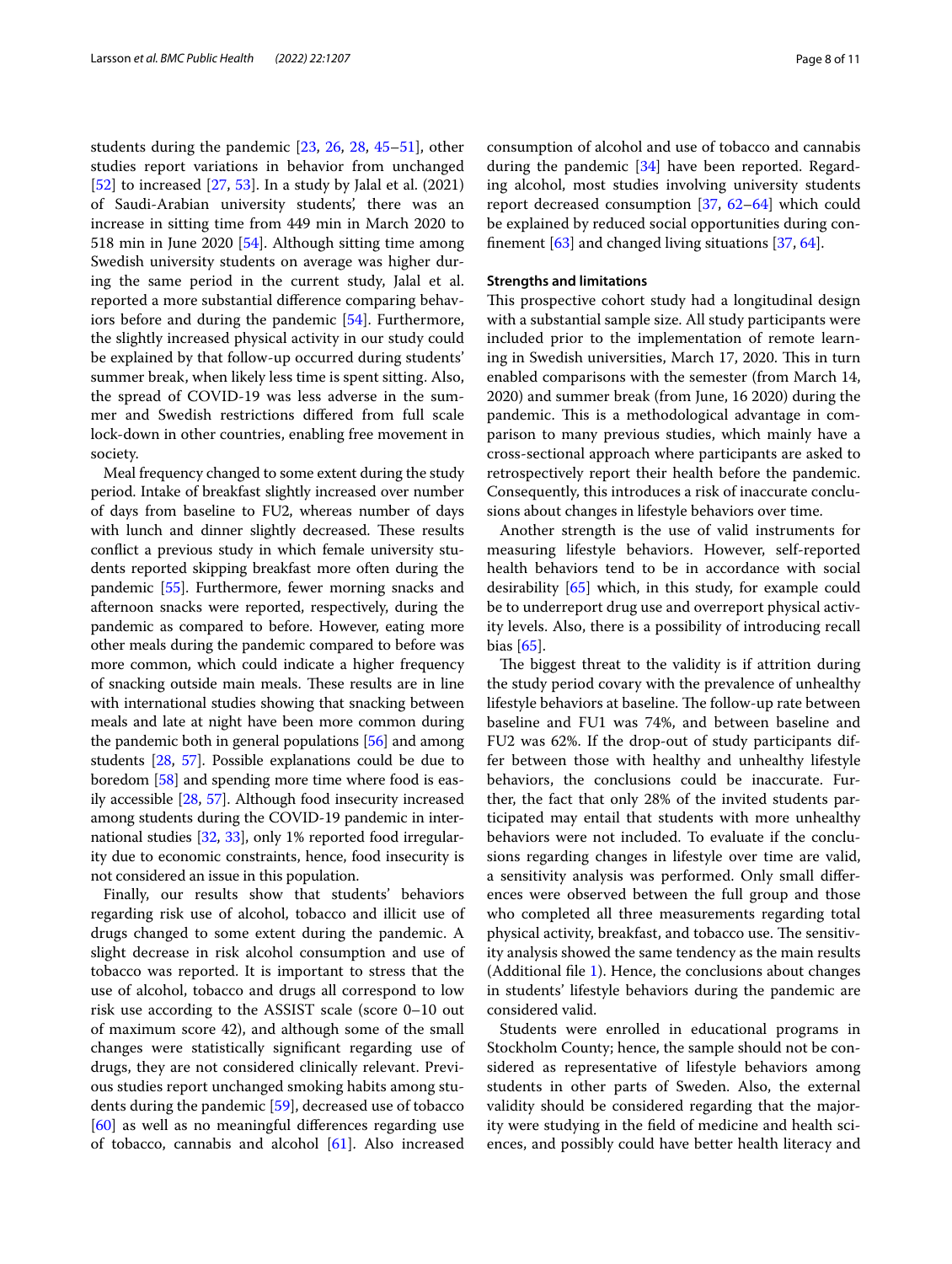lifestyle habits than students in general. For example, this is evident for total physical activity where average time spent in physical activity was 289 min per week, which is according to current recommendations [\[66\]](#page-10-13).

# **Conclusions**

This study suggests that physical activity, sitting time, meal frequency, alcohol use, tobacco use, and illicit use of drugs in this sample of Swedish university students slightly improved during the frst six months of the COVID-19 pandemic compared to before.

#### **Abbreviations**

ASSIST: Alcohol, Smoking and Substance Involvement Screening Test; COVID-19: Coronavirus Disease 2019; FU1: Follow-up 1; FU2: Follow-up 2; GEE: Generalized Estimating Equations; SUN-study: Sustainable UNiversity Life study.

# **Supplementary Information**

The online version contains supplementary material available at [https://doi.](https://doi.org/10.1186/s12889-022-13553-7) [org/10.1186/s12889-022-13553-7](https://doi.org/10.1186/s12889-022-13553-7).

<span id="page-8-12"></span>**Additional fle 1.**

#### **Acknowledgements**

We would like to show our sincerest gratitude to Fred Johansson and all students involved in recruitment and data collection of the SUN-study. We would also like to thank Actic Sweden and Tim Bergling Foundation for their support.

#### **Authors' contributions**

ES, KE, TS and LWH contributed to the conceptualisation and methodology of the study. HK made the statistical analyses together with KL and CO. The manuscript was prepared and fnalized by KL, CO, KE and ES. All authors contributed to the interpretation of the results and critically revised the manuscript and approved the fnal version.

#### **Funding**

This study was funded by the Swedish Research Council for Health, Working Life and Welfare (FORTE, grant number 2018–00402). The study sponsor had no role in study design, collection, analysis, or interpretation of data; writing the report; or in the decision to submit the report for publication. Open access funding provided by Sophiahemmet University.

## **Availability of data and materials**

The datasets generated and/or analyzed during the current study are not publicly available due to collection of sensitive personal information but are available from the corresponding author on reasonable request.

## **Declarations**

#### **Ethics approval and consent to participate**

Ethical permission was received by the Swedish Ethical Review Board (reference number 2019–03276 and 2020–01449). Participants gave their informed consent prior to data collection and all personal rights were protected. All methods in the study were carried out in accordance with the Helsinki guidelines and declaration or any other relevant guidelines.

#### **Consent for publication**

Not applicable.

#### **Competing interests**

The authors declare that they have no competing interests.

#### **Author details**

<sup>1</sup> Department of Health Promotion Science, Sophiahemmet University, Stockholm, Sweden. <sup>2</sup>Unit of Intervention and Implementation Research On Worker Health, Institute of Environmental Medicine, Karolinska Institutet, Stockholm, Sweden.

# Received: 21 February 2022 Accepted: 31 May 2022

#### **References**

- <span id="page-8-0"></span>Stanaway JD, Afshin A, Gakidou E, Lim SS, Abate D, Abate KH, et al. Global, regional, and national comparative risk assessment of 84 behavioural, environmental and occupational, and metabolic risks or clusters of risks for 195 countries and territories, 1990–2017: a systematic analysis for the Global Burden of Disease Study 2017. Lancet (London, England). 2018;392(10159):1923–94.
- <span id="page-8-1"></span>2. Ekelund U, Tarp J, Steene-Johannessen J, Hansen BH, Jefferis B, Fagerland MW, et al. Dose-response associations between accelerometry measured physical activity and sedentary time and all cause mortality: systematic review and harmonised meta-analysis. BMJ (Clinical research ed). 2019;366:l4570.
- <span id="page-8-2"></span>3. Shivappa N, Godos J, Hébert JR, Wirth MD, Piuri G, Speciani AF, et al. Dietary Infammatory Index and Cardiovascular Risk and Mortality-A Meta-Analysis. Nutrients. 2018;10(2).
- <span id="page-8-3"></span>4. Lear SA, Hu W, Rangarajan S, Gasevic D, Leong D, Iqbal R, et al. The efect of physical activity on mortality and cardiovascular disease in 130 000 people from 17 high-income, middle-income, and low-income countries: the PURE study. Lancet. 2017;390(10113):2643–54.
- <span id="page-8-4"></span>5. St-Onge MP, Ard J, Baskin ML, Chiuve SE, Johnson HM, Kris-Etherton P, et al. Meal Timing and Frequency: Implications for Cardiovascular Disease Prevention: A Scientifc Statement From the American Heart Association. Circulation. 2017;135(9):e96–121.
- <span id="page-8-5"></span>6. Lee IM, Shiroma EJ, Lobelo F, Puska P, Blair SN, Katzmarzyk PT. Efect of physical inactivity on major non-communicable diseases worldwide: an analysis of burden of disease and life expectancy. Lancet. 2012;380(9838):219–29.
- <span id="page-8-6"></span>7. Ballon A, Neuenschwander M, Schlesinger S. Breakfast Skipping Is Associated with Increased Risk of Type 2 Diabetes among Adults: A Systematic Review and Meta-Analysis of Prospective Cohort Studies. J Nutr. 2019;149(1):106–13.
- 8. Deshmukh-Taskar P, Nicklas TA, Radcliffe JD, O'Neil CE, Liu Y. The relationship of breakfast skipping and type of breakfast consumed with overweight/obesity, abdominal obesity, other cardiometabolic risk factors and the metabolic syndrome in young adults. The National Health and Nutrition Examination Survey (NHANES): 1999–2006. Public Health Nutr. 2013;16(11):2073–82.
- 9. Ofori-Asenso R, Owen AJ, Liew D. Skipping Breakfast and the Risk of Cardiovascular Disease and Death: A Systematic Review of Prospective Cohort Studies in Primary Prevention Settings. J Cardiovasc Dev Dis. 2019;6(3). <https://doi.org/10.3390/jcdd6030030>.
- <span id="page-8-7"></span>10. Rong S, Snetselaar LG, Xu G, Sun Y, Liu B, Wallace RB, et al. Association of Skipping Breakfast With Cardiovascular and All-Cause Mortality. J Am Coll Cardiol. 2019;73(16):2025–32.
- <span id="page-8-8"></span>11. Poscia A, Teleman AA, Azzolini E, de Waure C, Maged D, Virdis A, et al. Eating episode frequency and fruit and vegetable consumption among Italian university students. Ann Ist Super Sanita. 2017;53(3):199–204.
- <span id="page-8-9"></span>12. The Public Health Agency of Sweden. Ny fas kräver nya insatser mot covid-19 2020 [210331]. Available from: [https://www.folkhalsomyndig](https://www.folkhalsomyndigheten.se/nyheter-och-press/nyhetsarkiv/2020/mars/ny-fas-kraver-nya-insatser-mot-covid-19/) [heten.se/nyheter-och-press/nyhetsarkiv/2020/mars/ny-fas-kraver-nya](https://www.folkhalsomyndigheten.se/nyheter-och-press/nyhetsarkiv/2020/mars/ny-fas-kraver-nya-insatser-mot-covid-19/)[insatser-mot-covid-19/.](https://www.folkhalsomyndigheten.se/nyheter-och-press/nyhetsarkiv/2020/mars/ny-fas-kraver-nya-insatser-mot-covid-19/)
- <span id="page-8-10"></span>13. The Public Health Agency of Sweden. Lärosäten och gymnasieskolor uppmanas nu att bedriva distansundervisning 2020 2020 [210331]. Available from: [https://www.folkhalsomyndigheten.se/nyheter-och-press/](https://www.folkhalsomyndigheten.se/nyheter-och-press/nyhetsarkiv/2020/mars/larosaten-och-gymnasieskolor-uppmanas-nu-att-bedriva-distansundervisning/) [nyhetsarkiv/2020/mars/larosaten-och-gymnasieskolor-uppmanas-nu-att](https://www.folkhalsomyndigheten.se/nyheter-och-press/nyhetsarkiv/2020/mars/larosaten-och-gymnasieskolor-uppmanas-nu-att-bedriva-distansundervisning/)[bedriva-distansundervisning/.](https://www.folkhalsomyndigheten.se/nyheter-och-press/nyhetsarkiv/2020/mars/larosaten-och-gymnasieskolor-uppmanas-nu-att-bedriva-distansundervisning/)
- <span id="page-8-11"></span>14. Castro O, Bennie J, Vergeer I, Bosselut G, Biddle SJH. How Sedentary Are University Students? A Systematic Review and Meta-Analysis. Prev Sci. 2020;21(3):332–43.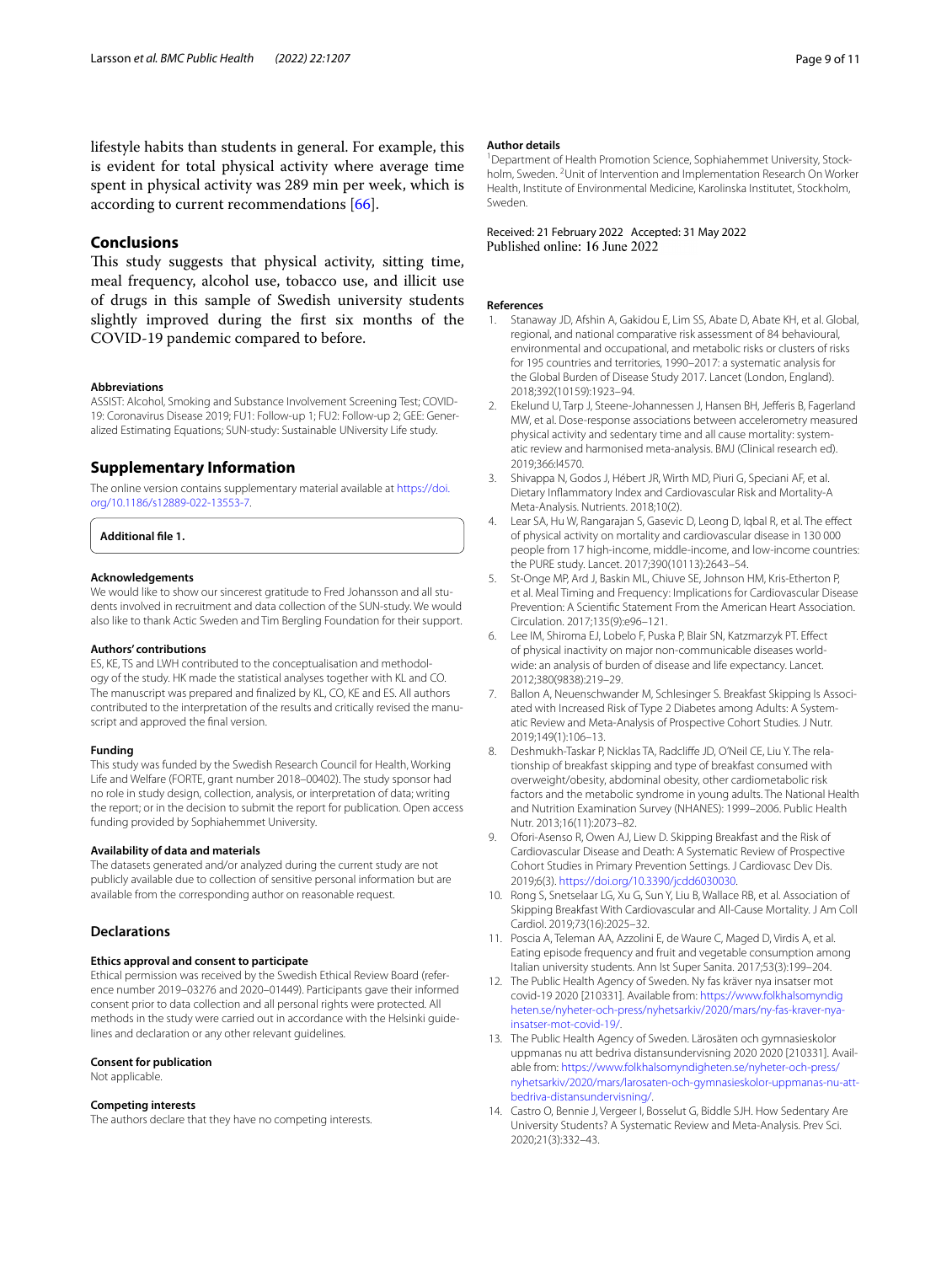- <span id="page-9-0"></span>15. Deforche B, Van Dyck D, Deliens T, De Bourdeaudhuij I. Changes in weight, physical activity, sedentary behaviour and dietary intake during the transition to higher education: a prospective study. Int J Behav Nutr Phys Act. 2015;12:16.
- <span id="page-9-1"></span>16. Lesani A, Mohammadpoorasl A, Javadi M, Esfeh JM, Fakhari A. Eating breakfast, fruit and vegetable intake and their relation with happiness in college students. Eat Weight Disord. 2016;21(4):645–51.
- <span id="page-9-2"></span>17. Zhu Z, Cui Y, Gong Q, Huang C, Guo F, Li W, et al. Frequency of breakfast consumption is inversely associated with the risk of depressive symptoms among Chinese university students: A cross-sectional study. PLoS ONE. 2019;14(8):e0222014.
- <span id="page-9-3"></span>18. Burrows TL, Whatnall MC, Patterson AJ, Hutchesson MJ. Associations between Dietary Intake and Academic Achievement in College Students: A Systematic Review. Healthcare (Basel). 2017;5(4). [https://doi.org/10.](https://doi.org/10.3390/healthcare5040060) [3390/healthcare5040060](https://doi.org/10.3390/healthcare5040060).
- <span id="page-9-4"></span>19. Davoren MP, Demant J, Shiely F, Perry IJ. Alcohol consumption among university students in Ireland and the United Kingdom from 2002 to 2014: a systematic review. BMC Public Health. 2016;16:173.
- <span id="page-9-5"></span>20. O'Malley PM, Johnston LD. Epidemiology of alcohol and other drug use among American college students. J Stud Alcohol Suppl. 2002;14:23–39.
- <span id="page-9-6"></span>21. Schmidt M. Predictors of self-rated health and lifestyle behaviours in Swedish university students. Glob J Health Sci. 2012;4(4):1–14.
- <span id="page-9-7"></span>22. Elgàn TH, Durbeej N, Gripenberg J. Breath alcohol concentration, hazardous drinking and preloading among Swedish university students. Nordisk Alkohol Nark. 2019;36(5):430–41.
- <span id="page-9-8"></span>23. López-Valenciano A, Suárez-Iglesias D, Sanchez-Lastra MA, Ayán C. Impact of COVID-19 Pandemic on University Students' Physical Activity Levels: An Early Systematic Review. Front Psychol. 2020;11:624567.
- <span id="page-9-9"></span>24. Rivera PA, Nys BL, Fiestas F. Impact of COVID-19 induced lockdown on physical activity and sedentary behavior among university students: A systematic review. Medwave. 2021;21(8):e8456.
- <span id="page-9-10"></span>25. Fornili M, Petri D, Berrocal C, Fiorentino G, Ricceri F, Macciotta A, et al. Psychological distress in the academic population and its association with socio-demographic and lifestyle characteristics during COVID-19 pandemic lockdown: Results from a large multicenter Italian study. PLoS ONE. 2021;16(3):e0248370.
- <span id="page-9-11"></span>26. Gallè F, Sabella EA, Ferracuti S, De Giglio O, Caggiano G, Protano C, et al. Sedentary Behaviors and Physical Activity of Italian Undergraduate Students during Lockdown at the Time of CoViD-19 Pandemic. Int J Environ Res Public Health. 2020;17(17). <https://doi.org/10.3390/ijerph17176171>.
- <span id="page-9-12"></span>27. Romero-Blanco C, Rodríguez-Almagro J, Onieva-Zafra MD, Parra-Fernández ML, Prado-Laguna MDC, Hernández-Martínez A. Physical Activity and Sedentary Lifestyle in University Students: Changes during Confnement Due to the COVID-19 Pandemic. Int J Environ Res Public Health. 2020;17(18). [https://doi.org/10.3390/ijerph17186567.](https://doi.org/10.3390/ijerph17186567)
- <span id="page-9-13"></span>28. Gallo LA, Gallo TF, Young SL, Moritz KM, Akison LK. The Impact of Isolation Measures Due to COVID-19 on Energy Intake and Physical Activity Levels in Australian University Students. Nutrients. 2020;12(6). [https://doi.org/10.](https://doi.org/10.3390/nu12061865) [3390/nu12061865](https://doi.org/10.3390/nu12061865).
- <span id="page-9-14"></span>29. Pourmotabbed A, Moradi S, Babaei A, Ghavami A, Mohammadi H, Jalili C, et al. Food insecurity and mental health: a systematic review and metaanalysis. Public Health Nutr. 2020;23(10):1778–90.
- <span id="page-9-15"></span>30. Larson N, Slaughter-Acey J, Alexander T, Berge J, Harnack L, Neumark-Sztainer D, Emerging adults' intersecting experiences of food insecurity, unsafe neighbourhoods and discrimination during the coronavirus disease,. (COVID-19) outbreak. Public Health Nutr. 2019;2020:1–12.
- <span id="page-9-16"></span>31. El Zein A, Colby SE, Zhou W, Shelnutt KP, Greene GW, Horacek TM, et al. Food Insecurity Is Associated with Increased Risk of Obesity in US College Students. Curr Dev Nutr. 2020;4(8):nzaa120.
- <span id="page-9-17"></span>32. Owens MR, Brito-Silva F, Kirkland T, Moore CE, Davis KE, Patterson MA, et al. Prevalence and Social Determinants of Food Insecurity among College Students during the COVID-19 Pandemic. Nutrients. 2020;12(9). [https://doi.org/10.3390/nu12092515.](https://doi.org/10.3390/nu12092515)
- <span id="page-9-18"></span>33. Soldavini J, Andrew H, Berner M. Characteristics associated with changes in food security status among college students during the COVID-19 pandemic. Transl Behav Med. 2021;11(2):295–304. [https://doi.org/10.](https://doi.org/10.1093/tbm/ibaa110) [1093/tbm/ibaa110.](https://doi.org/10.1093/tbm/ibaa110)
- <span id="page-9-19"></span>34. Yehudai M, Bender S, Gritsenko V, Konstantinov V, Reznik A, Isralowitz R. COVID-19 Fear, Mental Health, and Substance Misuse Conditions Among University Social Work Students in Israel and Russia. Int J Ment Health Addict. 2022;20(1):316–23. <https://doi.org/10.1007/s11469-020-00360-7>.
- 35. Busse H, Buck C, Stock C, Zeeb H, Pischke CR, Fialho PMM, et al. Engagement in Health Risk Behaviours before and during the COVID-19 Pandemic in German University Students: Results of a Cross-Sectional Study. Int J Environ Res Public Health. 2021;18(4). [https://doi.org/10.3390/](https://doi.org/10.3390/ijerph18041410) [ijerph18041410](https://doi.org/10.3390/ijerph18041410).
- 36. Goncalves A, Le Vigouroux S, Charbonnier E. University Students' Lifestyle Behaviors during the COVID-19 Pandemic: A Four-Wave Longitudinal Survey. Int J Environ Res Public Health. 2021;18(17). [https://doi.org/10.](https://doi.org/10.3390/ijerph18178998) [3390/ijerph18178998.](https://doi.org/10.3390/ijerph18178998)
- <span id="page-9-30"></span>37. Jafe AE, Kumar SA, Ramirez JJ, DiLillo D. Is the COVID-19 Pandemic a High-Risk Period for College Student Alcohol Use? A Comparison of Three Spring Semesters. Alcohol Clin Exp Res. 2021;45(4):854–63.
- <span id="page-9-20"></span>38. Salerno JP, Shrader CH, Algarin AB, Lee JY, Fish JN. Changes in alcohol use since the onset of COVID-19 are associated with psychological distress among sexual and gender minority university students in the U.S. Drug Alcohol Depend. 2021;221:108594.
- <span id="page-9-21"></span>39. Edlund K, Sundberg T, Johansson F, Onell C, Rudman A, Holm LW, et al. Sustainable UNiversity Life (SUN) study: protocol for a prospective cohort study of modifable risk and prognostic factors for mental health problems and musculoskeletal pain among university students. BMJ Open. 2022;12(4):e056489.
- <span id="page-9-22"></span>40. Socialstyrelsen. Nationella riktlinjer för sjukdomsförebyggande metoder 2011. Tobaksbruk, riskbruk av alkohol, otillräcklig fysisk aktivitet och ohälsosamma matvanor. Stöd för styrning och ledning. Indikatorer (extern bilaga). Stockholm; 2011. [https://www.socialstyrelsen.se/globalassets/](https://www.socialstyrelsen.se/globalassets/sharepoint-dokument/artikelkatalog/nationella-riktlinjer/2018-6-24.pdf) [sharepoint-dokument/artikelkatalog/nationella-riktlinjer/2018-6-24.pdf.](https://www.socialstyrelsen.se/globalassets/sharepoint-dokument/artikelkatalog/nationella-riktlinjer/2018-6-24.pdf)
- <span id="page-9-23"></span>41. Larsson K, Kallings LV, Ekblom O, Blom V, Andersson E, Ekblom MM. Criterion validity and test-retest reliability of SED-GIH, a single item question for assessment of daily sitting time. BMC Public Health. 2019;19(1):17.
- <span id="page-9-24"></span>42. Halvarsson K, Lunner K, Westerberg J, Anteson F, Sjödén PO. A longitudinal study of the development of dieting among 7–17-year-old Swedish girls. Int J Eat Disord. 2002;31(1):32–42.
- <span id="page-9-25"></span>43. Humeniuk R, Ali R, Babor TF, Farrell M, Formigoni ML, Jittiwutikarn J, et al. Validation of the alcohol, smoking and substance involvement screening test (ASSIST). Addiction. 2008;103(6):1039–47.
- <span id="page-9-26"></span>44. Lovibond S, Lovibond P. Manual for the Depression Anxiety Stress Scales (DASS). Psychology Foundation Monograph. Sydney: University of New South Wales, 1995.
- <span id="page-9-27"></span>45. Zheng C, Huang WY, Sheridan S, Sit CH, Chen XK, Wong SH. COVID-19 Pandemic Brings a Sedentary Lifestyle in Young Adults: A Cross-Sectional and Longitudinal Study. Int J Environ Res Public Health. 2020;17(17). [https://doi.org/10.3390/ijerph17176035.](https://doi.org/10.3390/ijerph17176035)
- 46. Bertrand L, Shaw KA, Ko J, Deprez D, Chilibeck PD, Zello GA. The impact of the coronavirus disease 2019 (COVID-19) pandemic on university students' dietary intake, physical activity, and sedentary behaviour. Appl Physiol Nutr Metab. 2021;46(3):265–72. [https://doi.org/10.1139/](https://doi.org/10.1139/apnm-2020-0990) [apnm-2020-0990](https://doi.org/10.1139/apnm-2020-0990).
- 47. Luciano F, Cenacchi V, Vegro V, Pavei G. COVID-19 lockdown: Physical activity, sedentary behaviour and sleep in Italian medicine students. European journal of sport science. 2020:1–10.
- 48. Savage MJ, Hennis PJ, Magistro D, Donaldson J, Healy LC, James RM. Nine Months into the COVID-19 Pandemic: A Longitudinal Study Showing Mental Health and Movement Behaviours Are Impaired in UK Students. Int J Environ Res Public Health. 2021;18(6). [https://doi.org/10.3390/](https://doi.org/10.3390/ijerph18062930) [ijerph18062930](https://doi.org/10.3390/ijerph18062930).
- 49. Rodríguez-Larrad A, Mañas A, Labayen I, González-Gross M, Espin A, Aznar S, et al. Impact of COVID-19 Confnement on Physical Activity and Sedentary Behaviour in Spanish University Students: Role of Gender. Int J Environ Res Public Health. 2021;18(2). [https://doi.org/10.3390/ijerph1802](https://doi.org/10.3390/ijerph18020369) [0369](https://doi.org/10.3390/ijerph18020369).
- 50. Tavolacci MP, Wouters E, Van de Velde S, Bufel V, Déchelotte P, Van Hal G, Ladner J. The Impact of COVID-19 Lockdown on Health Behaviors among Students of a French University. Int J Environ Res Public Health. 2021;18(8). [https://doi.org/10.3390/ijerph18084346.](https://doi.org/10.3390/ijerph18084346)
- <span id="page-9-28"></span>51. Hermassi S, Hayes LD, Salman A, Sanal-Hayes NEM, Abassi E, Al-Kuwari L, et al. Physical Activity, Sedentary Behavior, and Satisfaction With Life of University Students in Qatar: Changes During Confnement Due to the COVID-19 Pandemic. Front Psychol. 2021;12:704562.
- <span id="page-9-29"></span>52. Dragun R, Veček NN, Marendić M, Pribisalić A, Đivić G, Cena H, et al. Have Lifestyle Habits and Psychological Well-Being Changed among